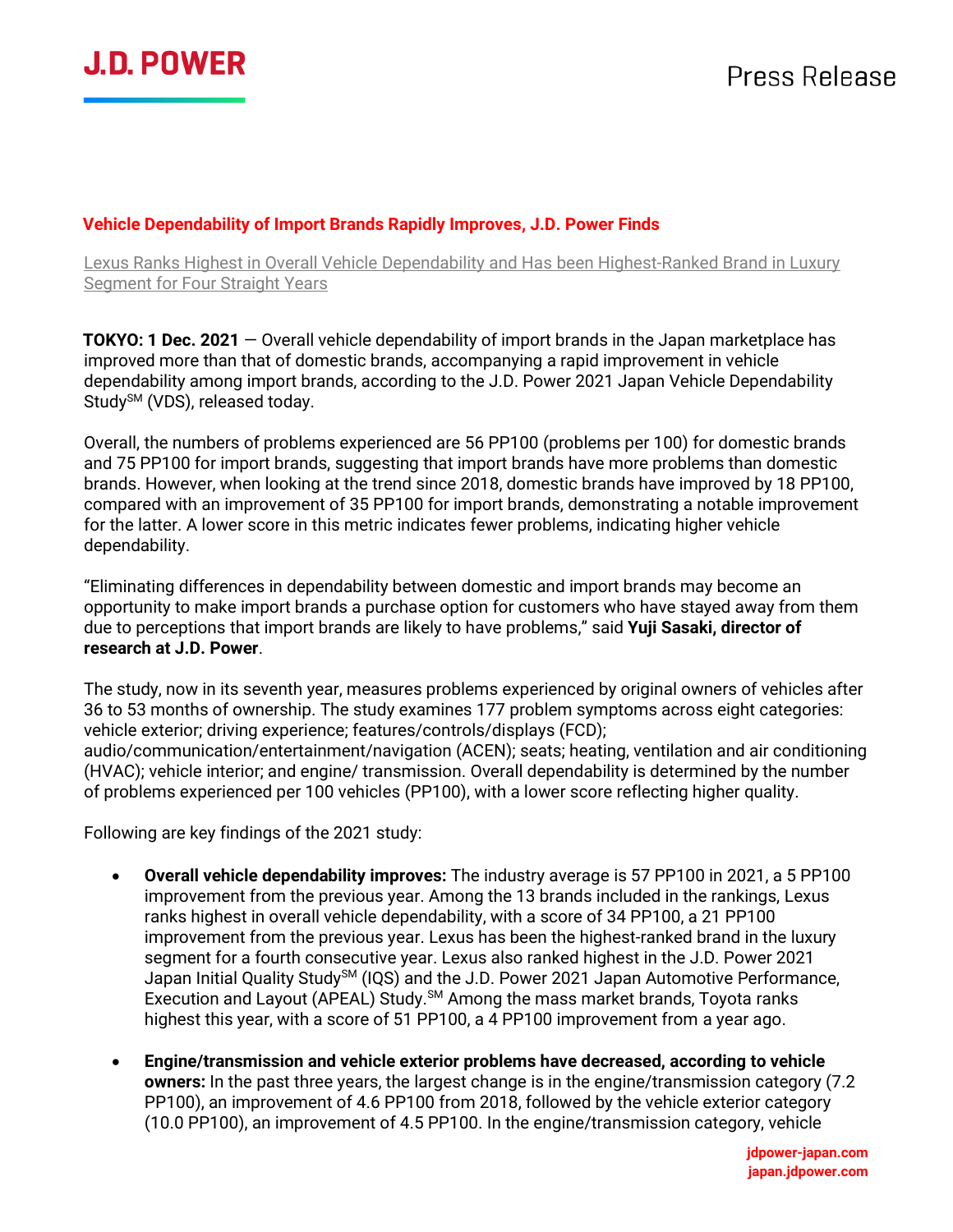dependability improves notably in three attributes: automatic transmission–hesitation/shifts at wrong times; problems with automatic engine shut down/restart/re-engagement; and excessive fuel consumption.

• **Import brands are improving at a rapid pace:** Import brands (75 PP100) still have more problems than domestic brands (56 PP100). However, when looking at the trend since 2018, improvements are 35 PP100 for import brands and 18 PP100 for domestic brands, indicating that import brands are rapidly improving in vehicle dependability. By category, import brands have notably improved in vehicle exterior, a 9.5 PP100 improvement, compared with a 4.2 PP100 improvement for domestic brands, followed by engine/transmission (-7.2 PP100 vs. - 4.4 PP100).

# **Highest-Ranked Brands**

**Lexus** ranks highest in overall VDS. **Toyota** ranks highest among mass market brands.

# **Segment-Leading Models**

- Mini-car–Sedan segment: **Daihatsu Mira e:S**
- Mini-car–Height Wagon segment: **Honda N-ONE**
- Mini-car–Super Height Wagon segment: **Daihatsu MOVE canbus**
- Compact Car segment: **Toyota PASSO**
- Midsize Car segment: **Toyota COROLLA**
- Midsize SUV segment: **Toyota HARRIER**
- Compact Minivan segment: **Daihatsu THOR**
- Minivan segment: **Toyota ESTIMA**

The 2021 Japan Vehicle Dependability Study is based on responses from 19,327 original owners of new vehicles in the first 36 to 53 months of ownership. The study was fielded from June through July 2021.

**J.D. Power** is a global leader in consumer insights, advisory services and data and analytics. A pioneer in the use of big data, artificial intelligence (AI) and algorithmic modeling capabilities to understand consumer behavior, J.D. Power has been delivering incisive industry intelligence on customer interactions with brands and products for more than 50 years. The world's leading businesses across major industries rely on J.D. Power to guide their customer-facing strategies. J.D. Power has offices in North America, Europe and Asia Pacific.

### **Media Relations Contacts**

Kumi Kitami; Japan; 81-3-4570-8410; [release@jdpa.com](mailto:release@jdpa.com) Geno Effler; USA; 714-621-6224; [media.relations@jdpa.com](mailto:media.relations@jdpa.com)

**About J.D. Power and Advertising/Promotional Rules** [www.jdpower.com/business/about-us/press](file:///C:/Users/jillian.breska/AppData/Local/Microsoft/Windows/Temporary%20Internet%20Files/Content.Outlook/8BFIEX2I/www.jdpower.com/business/about-us/press-release-info)[release-info](file:///C:/Users/jillian.breska/AppData/Local/Microsoft/Windows/Temporary%20Internet%20Files/Content.Outlook/8BFIEX2I/www.jdpower.com/business/about-us/press-release-info)

> # # # NOTE: Two charts follow.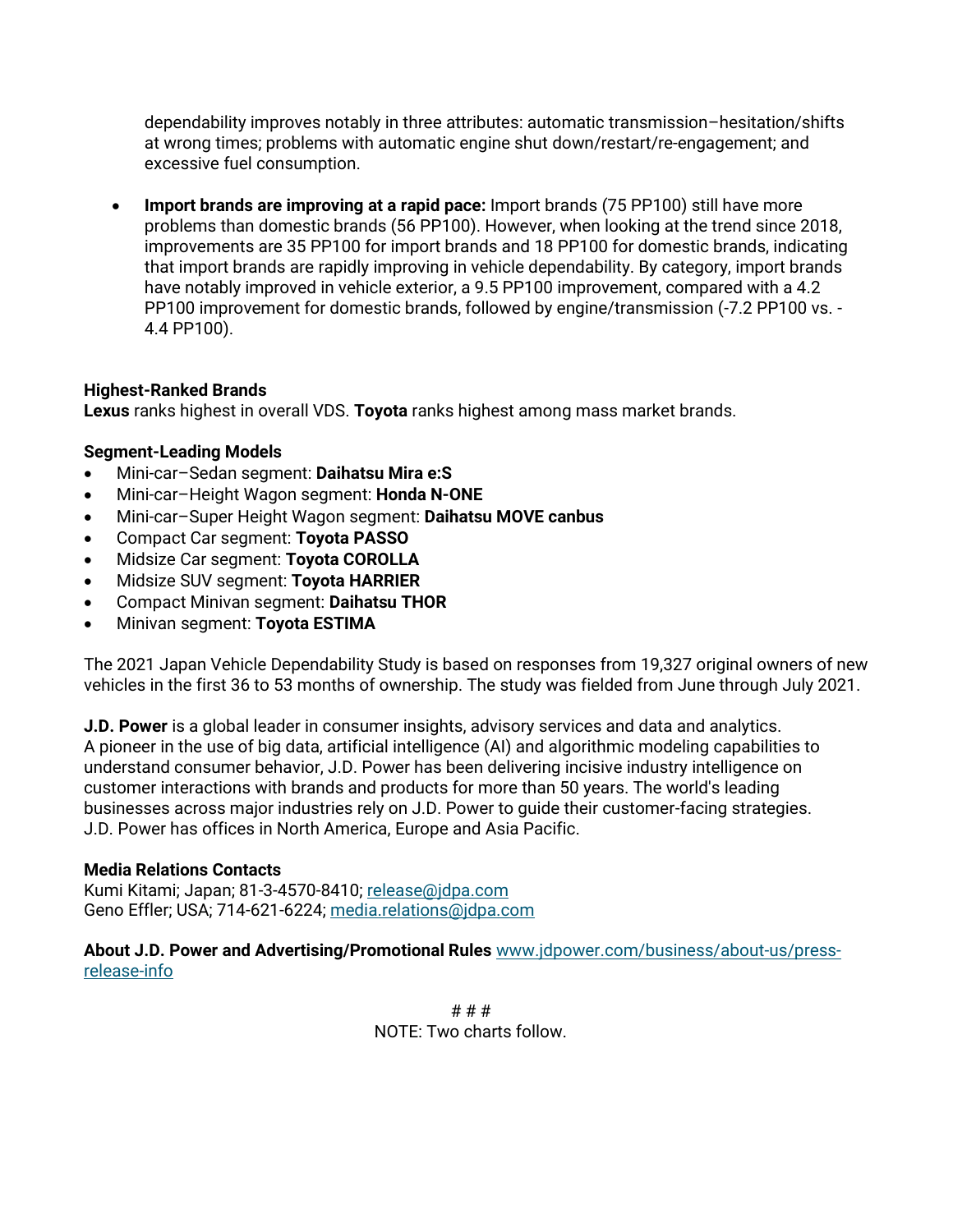**J.D. Power 2021 Japan Vehicle Dependability StudySM (VDS)**



**Brand Ranking**

*NOTE: Brand/Segment are not rank eligible unless they meet study criteria by J.D. Power, including insufficient sample.*

*Source: J.D. Power 2021 Japan VehicleDependability StudySM (VDS)*

*Charts and graphs extracted from this press release for use by the media must be accompanied by a statement identifying J.D. Power as the publisher and the study from which it originated as the source. Rankings are based on numerical scores, and not necessarily on statistical significance. No advertising or other promotional use can be made of the information in this release or J.D. Power survey results without the express prior written consent of J.D. Power.*